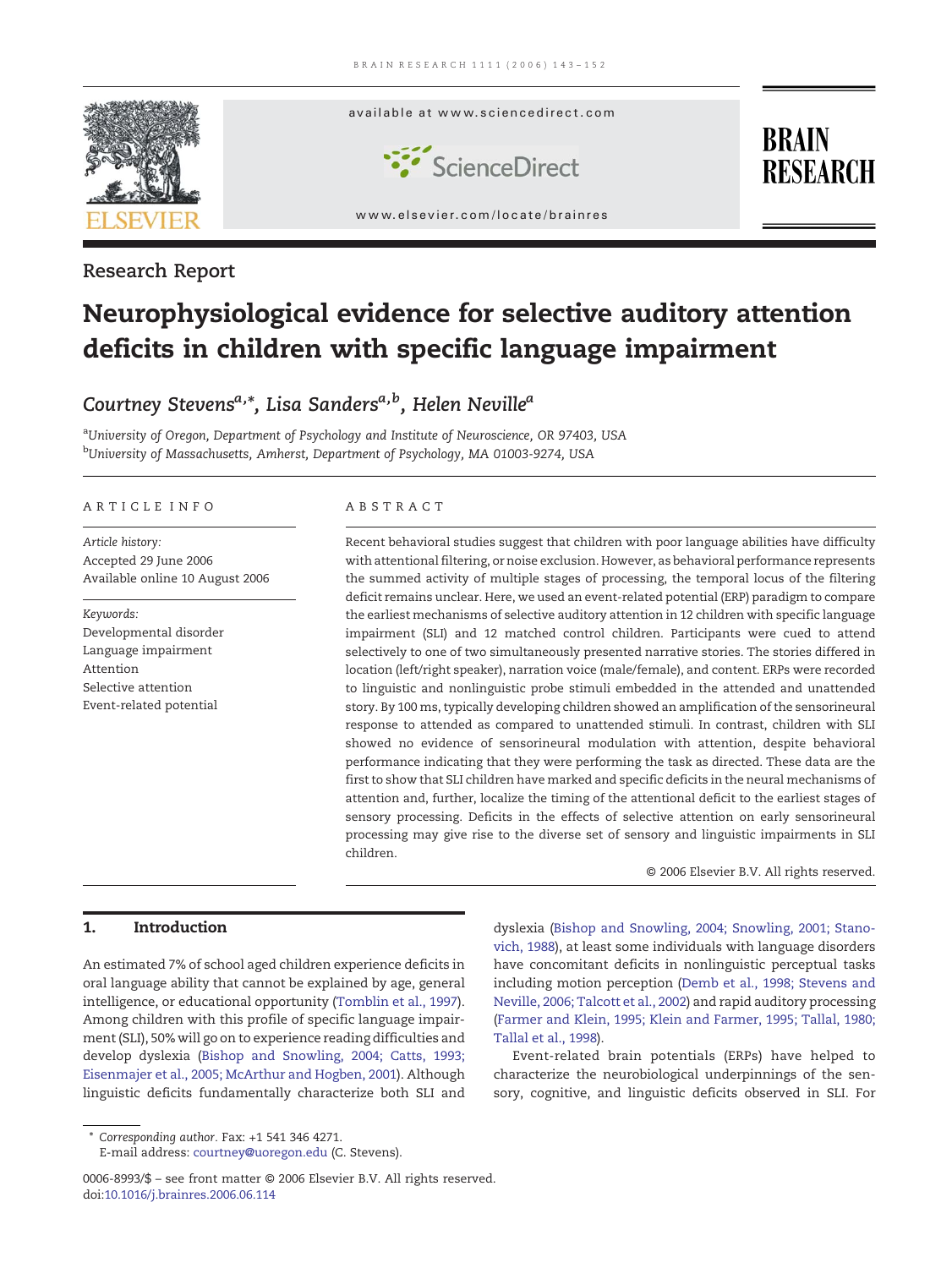example, a number of studies indicate reduced amplitude, delayed latencies, or otherwise abnormal cortical evoked responses to visual and auditory stimuli in SLI ([Bishop and](#page-8-0) [McArthur, 2004; McArthur and Bishop, 2004, 2005; Neville et](#page-8-0) [al., 1993](#page-8-0)). These differences have been observed for both short and long duration stimuli at relatively rapid and slow presentation rates, indicating that the deficit is not specific to rapid auditory or visual processing. SLI has also been associated with reduced or absent mismatch negativity responses to speech stimuli, suggesting deficits in sensory memory or automatic comparison processes [\(Shafer et al.,](#page-8-0) [2005; Uwer et al., 2002](#page-8-0)). During sentence processing, children with SLI show more bilateral (less specialized) responses to closed class words, and larger N400 responses to open class words [\(Neville et al., 1993](#page-8-0)). Taken together, these ERP studies suggest that the behavioral manifestations of SLI may arise from differences in early aspects of sensory processing.

However, the ERP literature on language disorders is also characterized by inconsistencies across studies (for a discussion, see [McArthur and Bishop, 2004; Neville et al.,](#page-8-0) [1993; Uwer et al., 2002](#page-8-0)). Such inconsistencies could reflect the heterogeneous nature of SLI, which can arise from or manifest as different profiles of deficits in different children ([Neville et al., 1993](#page-8-0)). Under this framework, a specific deficit is neither necessary nor sufficient to produce SLI [\(Bishop et](#page-8-0) [al., 1999](#page-8-0)), but instead, as in medical models of heart disease or lung cancer, SLI arises from the complex interplay of several risk and protective factors acting in concert. Evidence for the heterogeneity of SLI is clear within individual studies. For example, some ERP differences are observed only among SLI individuals scoring low on related behavioral tests ([Neville et al., 1993](#page-8-0)), or of a younger chronological age ([Bishop and McArthur, 2004; McArthur](#page-8-0) [and Bishop, 2005](#page-8-0)). Differences across studies might also be accounted for by stimulus complexity, with SLI deficits emerging primarily when performance requires selecting a critical feature from among co-present, but task-irrelevant, information (e.g., [McArthur and Bishop, 2005](#page-8-0) show SLI deficits when discriminating complex spectral tones, in which changes are identified by differences in only one of four formants). This latter suggestion raises the possibility that differences in attentional processes, and specifically attentional filtering, may be compromised in SLI. Indeed, the need to assess attention explicitly in SLI has emerged as a consistent theme in the literature ([Bishop et al., 1999;](#page-8-0) [Neville et al., 1993; Rosen, 2003; Uwer et al., 2002](#page-8-0)).

A number of recent behavioral studies have reported deficits in attentional filtering, or noise exclusion [\(Asbjørnsen](#page-8-0) [and Bryden, 1998; Atkinson, 1991; Cherry, 1981; Sperling et al.,](#page-8-0) [2005; Ziegler et al., 2005](#page-8-0)) and other aspects of attention ([Facoetti et al., 2003; Hari and Renvall, 2001; Schul et al.,](#page-8-0) [2004; Thomson et al., 2005; Visser et al., 2004\)](#page-8-0) among individuals with dyslexia or SLI. The observed attentional filtering deficits span both linguistic and nonlinguistic domains within the auditory and visual modalities ([Asbjørn](#page-8-0)[sen and Bryden, 1998; Atkinson, 1991; Cherry, 1981; Sperling et](#page-8-0) [al., 2005; Ziegler et al., 2005\)](#page-8-0). However, as behavioral performance represents the summed activity of multiple stages of processing (e.g., perception, response selection), the temporal locus of the filtering deficit remains unclear.

To date, no research has examined the neurobiology of filtering, or selective attention, among individuals with language disorders. The most relevant study ([Shafer et al.,](#page-8-0) [2005\)](#page-8-0) compared auditory evoked responses to vowel stimuli under a passive listening condition (participants watched a movie and were instructed to ignore the sounds) and an active attend condition (participants detected an auditory tone amidst the vowel sounds). Although the focus of the study was the mismatch negativity to occasional deviant vowel sounds, the paper also compared ERPs to the standard stimuli in the two conditions. Compared to the passive condition, in the active attend condition children showed a smaller P100 (negative processing difference) and a smaller N200–250 (positive processing difference). While both typically developing and SLI children showed modulation of the P100, only typically developing children showed modulation of the N200–250. While it is tempting to conclude from these data that the earliest effects of attention are intact in SLI whereas later processes might be compromised, the design of the study actually manipulated arousal (task versus no task) rather than the process of selectively attending to a subset of competing stimuli. A second study ([Harter et al., 1989\)](#page-8-0) examined the effects of endogenous, spatial cuing on visual evoked potentials to target squares in dyslexic and typical readers. Although group differences were apparent in the study, several methodological limitations obscure interpretation of the data, including co-presence of exogenous orienting cues on all trials, lack of clear ERP components, especially in the typically developing children (see [Fig. 1](#page-2-0) in [Harter et al.,](#page-8-0) [1989\)](#page-8-0), and high rates of participant exclusion (approximately 50% of the sample). Further, some group differences did not hold after partialing out the effects of nonverbal IQ and age. Thus, while behavioral studies present clear evidence for filtering deficits in children with language disorders, the neurobiological mechanisms underlying this deficit are not yet understood. However, there is a rich history of ERP studies on selective auditory attention in adults, and recent studies in typically developing children, that provide methodological traction for exploring the nature of selective attention deficits in SLI.

Event-related brain potentials (ERPs) have been powerful in illuminating when, how, and where selective auditory attention operates in adults [\(Hillyard et al., 1973; Hillyard et al.,](#page-8-0) [1987; Woldoff and Hillyard, 1991](#page-8-0)). In a standard experimental procedure, separate streams of auditory stimuli are presented to the right and left ears. Participants monitor one of the two streams for rare, deviant stimuli. ERPs are compared to standard stimuli when attended and unattended. In adults, the amplitude of ERP components to attended as compared to unattended standard stimuli are enhanced by 100 ms, suggesting attentional modulation of early sensory processing.

We recently developed a child-friendly version of this ERP paradigm ([Coch et al., 2005; Sanders et al., 2006\)](#page-8-0). Participants attend to one of two children's narratives, and ERPs are recorded to probe stimuli superimposed on the attended and unattended story (see [Fig. 1\)](#page-2-0). Using this paradigm, we have studied the nature and timing of selective auditory attention in adults and typically developing (TD) children as young as 3 years ([Coch et al., 2005; Sanders et al., 2006](#page-8-0)). While adult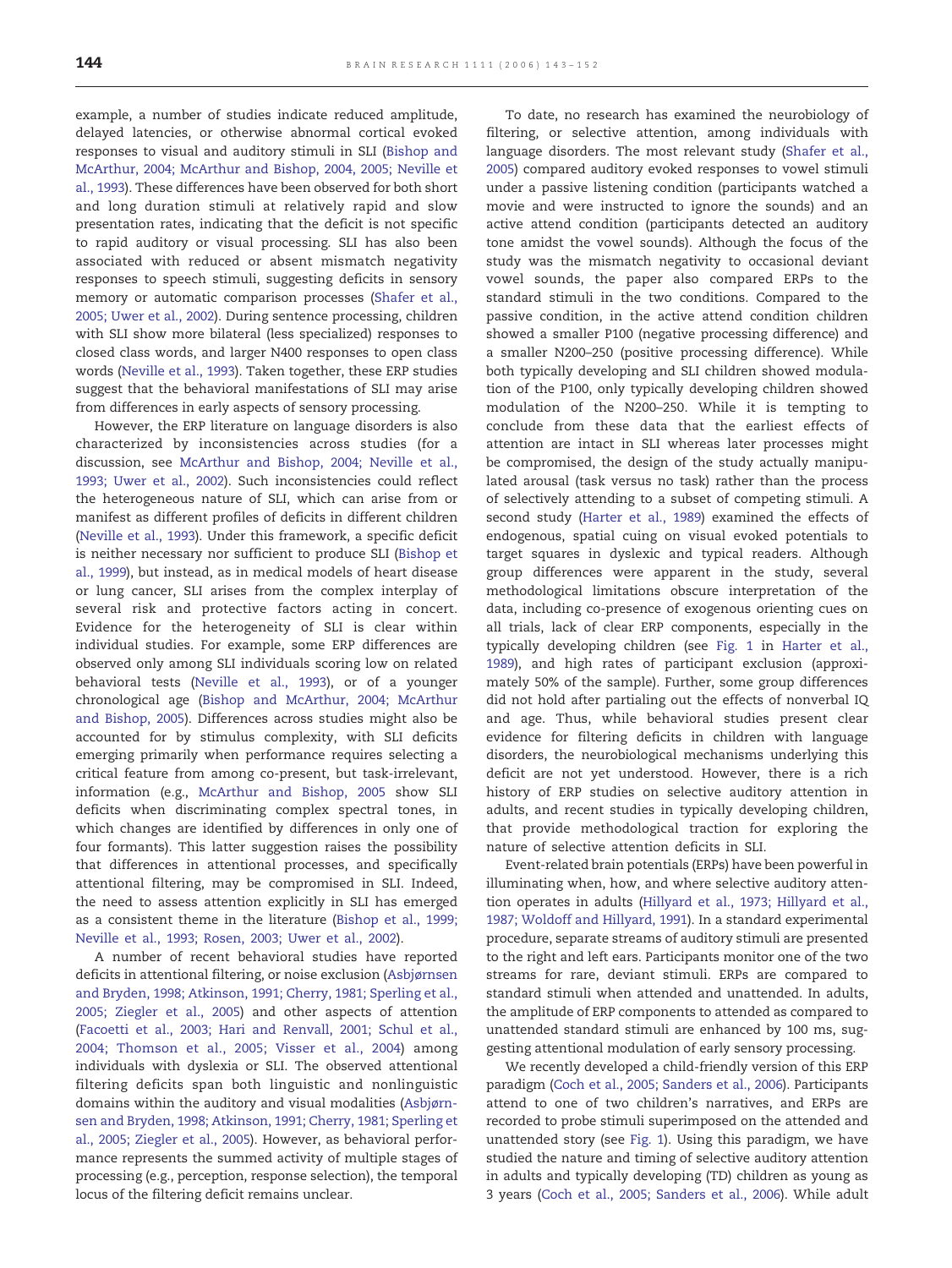<span id="page-2-0"></span>ERPs to probe stimuli show a clear P1 and N1 component, children's ERPs show a single, broad positivity from 100 to 300 ms. This difference in morphology is consistent with developmental work showing that children's auditory evoked potentials are dominated by a broad, positive response followed by a later negativity [\(Ponton et al., 2000;](#page-8-0) [Sharma et al., 1997](#page-8-0)). However, despite differences between the ERP morphology in children and adults, both groups show a larger response to attended stimuli by 100 ms. For adults, the attentional modulation resembles a classic enhanced negativity on the N1 (a negative processing difference). In contrast, children show an enhanced broad positivity at 100 ms (a positive processing difference). This suggests that even young children show "on-time" attentional modulation of early sensory processing.

Here, we used the same ERP paradigm to compare the early mechanisms of selective auditory attention in 12 children with SLI and 12 matched control TD children. We tested the hypothesis that children with SLI would show reduced or absent neural differentiation of attended and unattended auditory information during the early stages of sensory processing that are typically modulated by selective attention.

#### 2. Results

#### 2.1. Demographic variables

As expected based on selection criteria, the SLI and TD groups differed significantly in CELF receptive language, expressive language, and total language scores, all  $t_{16}$  > 4, P < 0.001, as shown in [Table 1.](#page-3-0) On average, the SLI group scored in the 6th percentile for receptive language, and the TD group in the 57th percentile. Children with SLI had an average discrepancy of 1.5 standard deviations (22 standard scores) between their receptive language and nonverbal IQ. Aside from these group differences in language ability, the SLI and TD children did not differ in age, gender, or nonverbal IQ. The groups also did not differ in socio-economic status (SES), either as measured using the Hollingshead 4-Factor Index ([Hollingshead, 1975\)](#page-8-0), or a measure of maternal education.



Fig. 1 – Selective auditory attention experimental paradigm.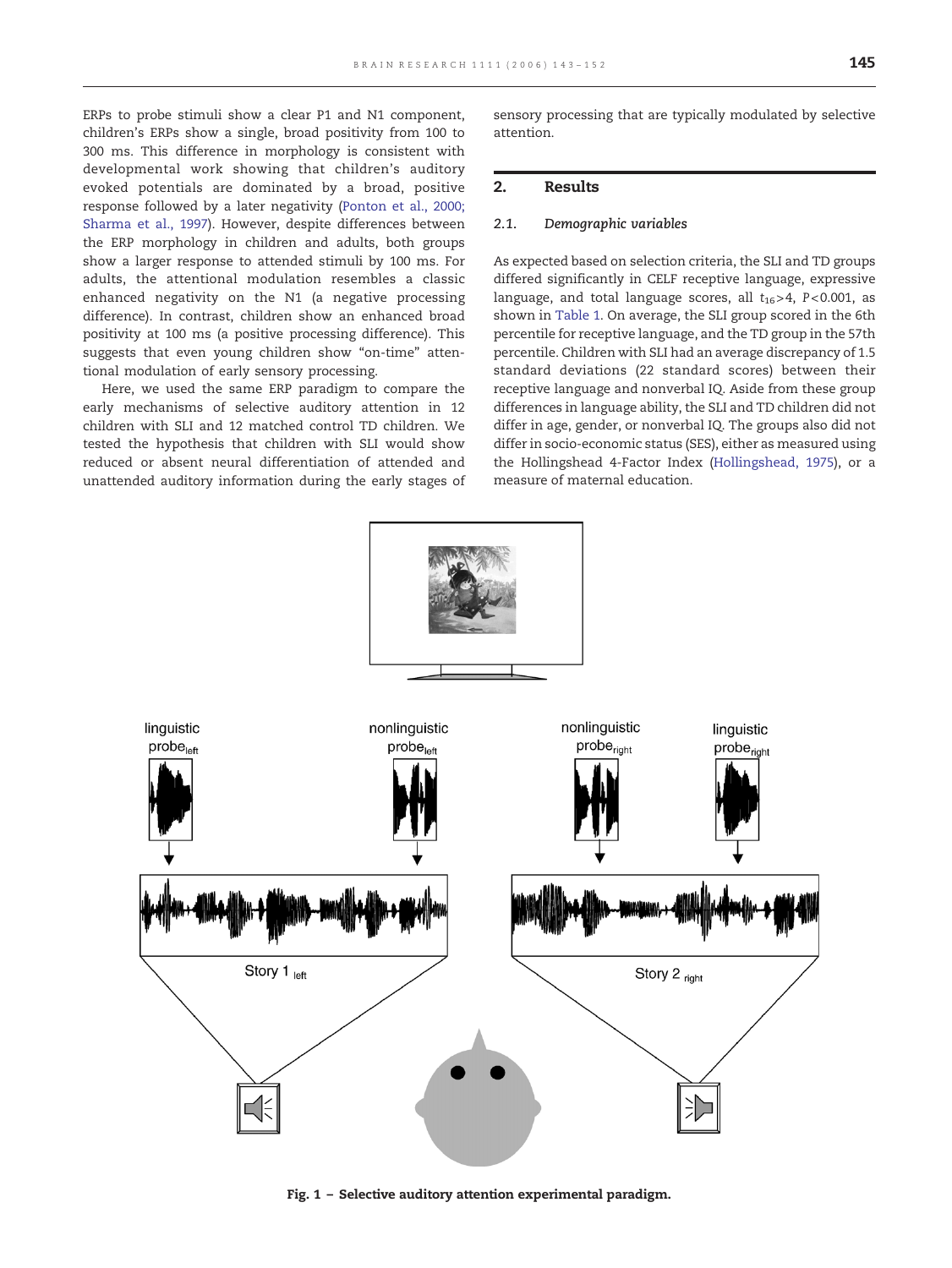#### <span id="page-3-0"></span>Table 1 – Demographic and behavioral characteristics of specifically language impaired (SLI) and typically developing (TD) groups

|                                                                                                                                   | TD<br>$n = 12$         | SLI<br>$n = 12$        | P       |
|-----------------------------------------------------------------------------------------------------------------------------------|------------------------|------------------------|---------|
| Age                                                                                                                               | 6.0(1.4)               | 5.6(1.5)               | .38     |
| Gender                                                                                                                            | 5 M, 7 F               | 6 M, 6 F               | .99     |
| Handedness                                                                                                                        | 12 R, 0 L              | 11 R, 1 L              | .99     |
| Socio-economic status <sup>a</sup>                                                                                                | 34(9)                  | 39(14)                 | .37     |
| Maternal education <sup>b</sup>                                                                                                   | 4.8(4)                 | 5.2(.9)                | .22     |
| Stanford-Binet 5 non-verbal IQ, standard scores<br>Non-verbal IQ<br>Clinical evaluation of language fundamentals, standard scores | 99.6(6)                | 96.4(9)                | .31     |
| Receptive language                                                                                                                | 103.2(10)<br>57th %ile | 73.0(7)<br>6th %ile    | < 0.001 |
| Expressive language                                                                                                               | 100.8(8)<br>52nd %ile  | 78.8 (14)<br>18th %ile | < 0.001 |
| Total language                                                                                                                    | 103.0(8)<br>57th %ile  | 75.2 (12)<br>8th %ile  | < 0.001 |

Standard deviations are in parentheses.

<sup>a</sup> Socio-economic status (SES) estimated using the Hollingshead 4-factor index of social position. Values range from 8 to 66. Higher scores represent higher SES. Scores of 30–39 represent middle class. **b** Maternal education coded using the Hollingshead scoring code. Values range from 1 to 7. Higher scores represent higher levels of attained education. Score of 5 represents partial college or specialized training.

#### 2.2. Electrophysiological data

Separate event-related potentials (ERPs) to the four types of probe stimuli (attended/unattended× linguistic/nonlinguistic)

were averaged for each subject at each electrode site over a 500 ms post-stimulus onset epoch, using the 100 ms immediately before stimulus onset as the baseline. Following artifact rejection, there were no differences between groups in the number of ERP trials available for analysis in any bin, which is an indirect measure of motor and eye movements, largest  $t(22)=1.1$ ,  $p= 0.3$ . All children had at least 49 trials, and on average 162 trials, available for analysis in each of the four bins.

#### 2.2.1. Group differences in the attention effect

ERP data were analyzed using a 2× 2× 2 mixed design ANOVA on the mean amplitude of the ERP from 100 to 200 ms poststimulus onset, averaged over the anterior four rows of 16 electrodes (F7/8, FT7/8, F3/4, FC5/6, C3/4, C5/6, CT5/6, T3/4). This set of electrodes was selected based on both past research using the auditory attention paradigm ([Coch et al., 2005;](#page-8-0) [Sanders et al., 2006](#page-8-0)) and the distribution of the attention effect apparent in the current data from TD children. The 100–200 ms time window was selected because, in our ongoing analyses with typically developing children [\(Sanders et al., 2006](#page-8-0)), we find a reliable effect of attention for children age 3–5 and 6– 8 years during this early time window, although younger children continue to show an effect from 200 to 300 ms. Within-subject factors included attention (attended/unattended) and probe type (linguistic/nonlinguistic). The between-subject factor was group (SLI/TD).

In response to probe stimuli, both SLI and TD children showed a single, broad positivity peaking around 150 ms poststimulus onset (see Figs. 2a, b). The main effect of group was not significant,  $F(1,22)=1.5$ ,  $p>0.2$ , nor was the interaction between group and probe type,  $F(1,22) < 1$ ,  $P > 0.8$ . Across groups, the positivity was larger to probes in the attended



Fig. 2 – Grand average evoked potentials for attended and unattended stimuli, collapsed across linguistic and nonlinguistic probes, (a) in the TD group (P=0.001) and (b) in the SLI group (P>0.4). Voltage map of the attention effect (Attended-Unattended) shows (c) in TD children a broadly distributed effect and (d) in SLI children no modulation with attention.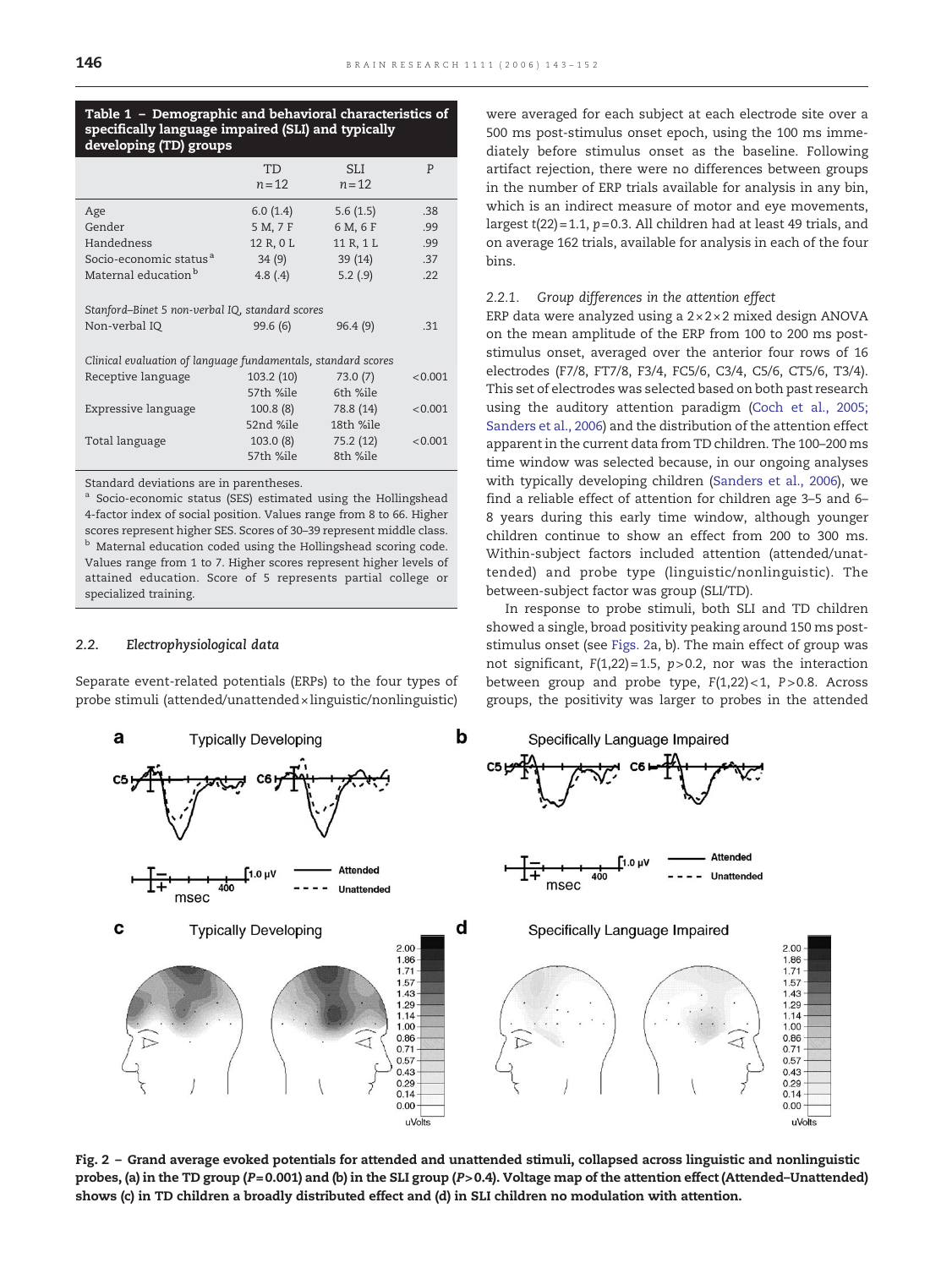compared to the unattended channel, main effect of attention,  $F(1,22) = 16.8$ ,  $P < 0.001$ .

Crucial to the hypothesis of the study, the group× attention interaction was significant,  $F(1,22) = 6.4$ ,  $P < 0.005$ , indicating that the effect of attention differed for the SLI and TD children (see [Figs. 2](#page-3-0)a–d). As the group difference in attention did not differ by probe type (group  $\times$  attention  $\times$  probe type,  $F(1,22)$  = 1.2, P = 0.28), simple effects tests for the difference between attended and unattended stimuli were computed for each group, collapsed across probe type. Consistent with past research, TD children showed a larger positivity to probes in the attended ( $M = 3.8 \mu V$ , SE= $0.4 \mu$ V) versus unattended (M= $2.5 \mu$ V, SE= $0.5 \mu$ V) channel, paired-samples  $t(11)= 4.3$ ,  $P= 0.001$ . In marked contrast, children with SLI showed no evidence of attentional modulation during this time window, paired samples  $t(11) < 1$ , P > 0.4, attended  $M = 2.6 \mu V$ , SE=0.1  $\mu V$  and unattended  $M = 2.5 \mu V$ ,  $SE = 0.2 \mu V$ . Analyses conducted over electrodes C5 and C6, shown in [Fig. 2](#page-3-0), produced the same pattern of results: group, P> 0.2; group × attention, P< 005; simple effects tests of the effect of attention in the TD group, P= 0.001, and in the LI group,  $P > 0.7$ .

Attentional modulation involves two processes: enhancement of attended stimuli and suppression of distracting, competing stimuli. If the magnitude of the evoked response to attended and unattended stimuli is taken as an index of each of these processes, respectively, direct comparison of the two groups could identify whether the SLI deficits are associated with abnormalities in one or both attentional mechanisms. Whereas the two groups did not differ in response to unattended probe stimuli, independent samples t(22) < 1, P> 0.9, the SLI group showed a smaller response to attended stimuli, independent samples t(22)= 2.3, P< 0.03, see Fig. 3. This suggests that the SLI deficit in selective attention was associated specifically with deficits in signal enhancement, as opposed to distractor suppression. Analyses conducted over electrodes C5 and C6 showed the same pattern of results. Whereas the two groups did not differ in response to



Fig. 3 – Mean amplitude from 100–200 ms of responses to unattended and attended probes. Error bars represent standard error of the mean. SLI and TD children did not differ in the magnitude of response to unattended stimuli. However, TD children showed a larger amplitude response than SLI children to attended stimuli.

unattended probes (P>0.9), the SLI group showed a smaller response to attended stimuli (P< 0.04).

#### 2.2.2. Individual difference in the attention effect

Previous ERP studies suggest that group differences between SLI and TD children may only be characteristic of a subset of children, including those who are younger in age [\(Bishop and](#page-8-0) [McArthur, 2004; McArthur and Bishop, 2005](#page-8-0)) or who also have poor performance on reading measures [\(McArthur and Bishop,](#page-8-0) [2004](#page-8-0)). The size of the attention effect (attended–unattended) is plotted for each subject in [Fig. 4a](#page-5-0). The data indicate variability within each group, as well as overlap between the two groups. Nine of the twelve SLI children scored below the lower-bound 95% confidence interval of the TD children, and eight of twelve scored at least one standard deviation below the mean of the TD children. This analysis also revealed one SLI child with a  $1.0 \mu$ V negative attention effect, nearly two standard deviations from the mean of the other SLI children. To ensure that this child was not carrying the group effects reported above, all statistics were recalculated while excluding this child, with no change to the direction or statistical significance of the group results. All other children were within 1.65 standard deviations of their respective group mean.

[Fig. 4b](#page-5-0) shows the correlation between the size of the attention effect and child age, separately for TD and SLI children. Across groups, size of the attention effect tended to show a modest correlation with participant age  $(r=0.37,$ P< 0.08). In the TD group, this correlation was slightly larger, though nonsignificant given the small sample size  $(r=0.48,$ P< 0.12). However, in the SLI group, age and size of the attention effect were not correlated  $(r= 0.2, P> 0.5)$ , suggesting that age cannot account for variability among the SLI children.

Reading disability is not reliably diagnosed until children are older than most participants in the current study. However, with this caveat in mind, we can examine the reading scores of the older children (age five and above) who also completed the letter identification, word identification, and word attack subtests of the Woodcock Johnson reading battery [\(Woodcock, 1987, 1998](#page-9-0)). For the purposes of classification, children were labeled as having poor early literacy skills if they scored at least one standard deviation below the mean on the letter identification subtest or, for children over age 6;6, on the letter identification, word identification, or word attack subtest. Under this classification, four of the eight SLI children tested (50%) and one of the ten TD children (10%) had poor early literacy skills. The four SLI children with early literacy scores in the normal range were among the five SLI children with the largest attention effects. (The SLI child with the largest attention effect was four years old and did not complete the early literacy battery). The one TD child with poor early literacy skills had a typical, 1.0 μV positive attention effect. These data are suggestive, but far from conclusive, that attention deficits may be most characteristic of children with both language and reading deficits.

#### 2.3. Behavioral data

To explore whether the group differences in early attentional modulation could be explained by on-task performance, responses to the 12 comprehension questions about the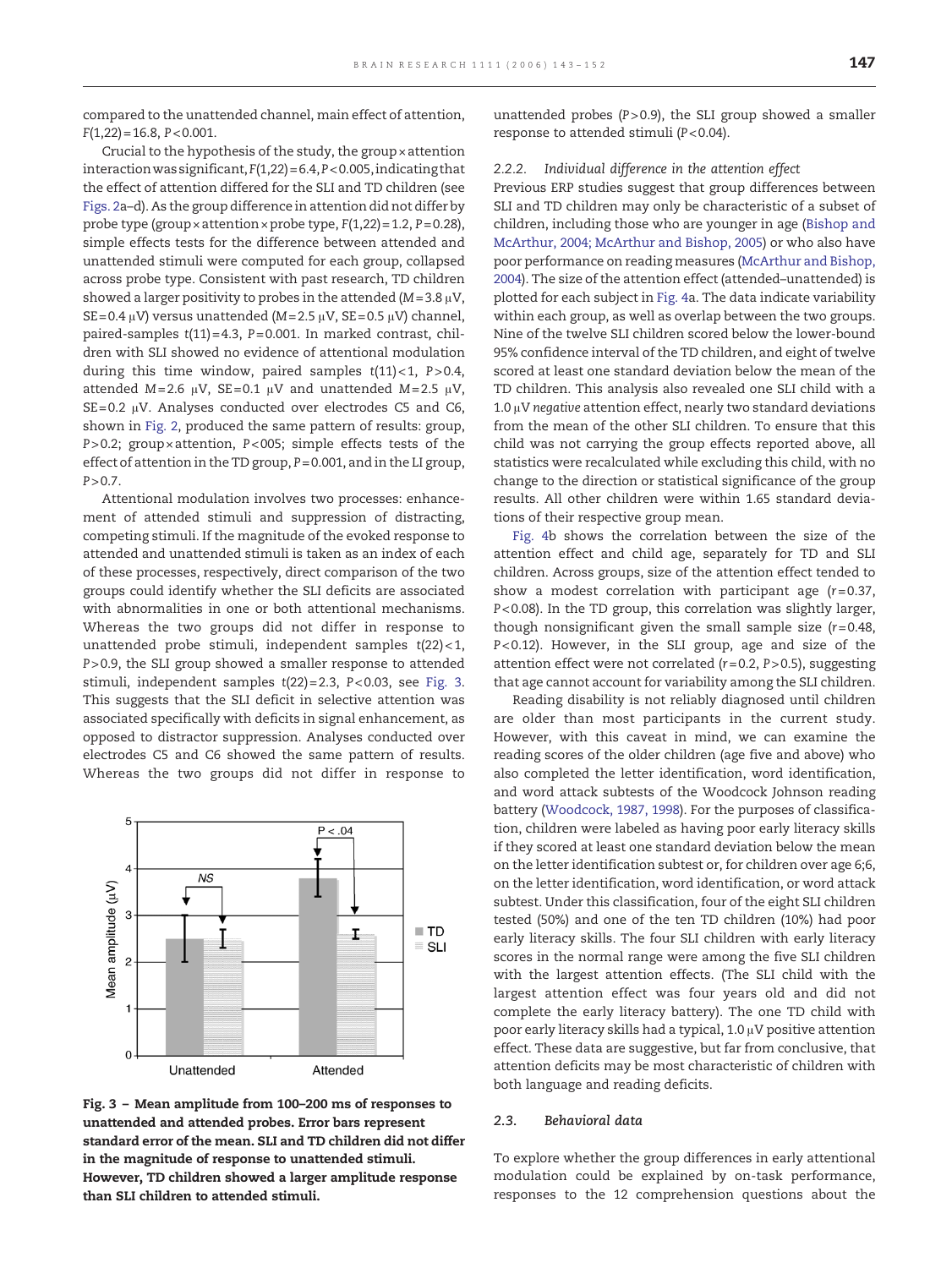<span id="page-5-0"></span>

Fig. 4 – Graphs showing size of the attention effect (Attended–Unattended) from 100–200 ms for individual participants, collapsed across probe type. (a) Data from the TD and SLI groups. Dashed line represents the lower bound 95% confidence interval (CI) cutoff for the TD mean. Nine of twelve SLI children scored below this cutoff. Dotted line represents the lower bound one standard deviation (SD) cutoff below the TD mean. Eight of twelve SLI children scored below this cutoff. (b) Scatter plot showing size of the attention effect as a function of participant age, separately for TD and SLI children.

attended story were compared across groups. All children answered at least half of the questions correctly. There were no significant differences between groups in the number of comprehension questions correctly answered, independent samples  $t(22)$  = 1.5, P > 0.15; SLI M = 8.4, TD M = 9.4. Responses to the single question about the unattended story were at chance levels for both groups, one-sample  $t < 1$ , both  $P = 0.6$ , and did not differ between groups, Fischer's Exact P=0.7.

#### 3. Discussion

These data are the first to show that SLI children have marked and specific deficits in the effects of selective attention on early neural processes. Whereas adults and TD children show attentional modulation by 100 ms, SLI children process attended and unattended auditory stimuli identically during early perception. This deficit in early attentional mechanisms was related specifically to lower levels of signal enhancement of attended stimuli. These findings complement the growing body of behavioral research [\(Asbjørnsen and Bryden, 1998;](#page-8-0) [Atkinson, 1991; Cherry, 1981; Sperling et al., 2005; Ziegler et al.,](#page-8-0) [2005\)](#page-8-0) showing filtering deficits in children with language disorders. Furthermore, these data localize the timing of the attentional deficit in SLI to the earliest stages of processing that are typically modulated by attention.

Importantly, the neurophysiological deficits in attention were observed despite behavioral evidence that the SLI children were attending appropriately and willing to perform the task. The SLI and TD groups showed equivalent performance when answering comprehension questions about the attended story. In addition, indirect measures of children's motor and eye movements during the task showed no differences between groups. Although the carrier task in the present study was linguistic (i.e., listening to an auditory story), consistent with behavioral studies ([Asbjørnsen and Bryden,](#page-8-0) [1998; Atkinson, 1991; Cherry, 1981; Sperling et al., 2005; Ziegler](#page-8-0) [et al., 2005](#page-8-0)), filtering deficits were observed for both linguistic and nonlinguistic probe stimuli. Future work will need to

examine whether these early attentional deficits are also observed in purely nonlinguistic tasks, as well as whether the early attentional deficits are compounded by additional deficits in later stages of processing (e.g., response selection).

The current study used a methodology modeled after classic ERP paradigms for assessing selective auditory attention [\(Hillyard et al., 1973\)](#page-8-0). Critically, these paradigms include a competing channel of information that must be actively filtered, enabling the comparison of the same physical stimuli under conditions of attention and inattention, while controlling for arousal and task demands. It could be the presence of this competing information that, as in behavioral studies ([Asbjørnsen and Bryden, 1998; Atkinson, 1991; Cherry, 1981;](#page-8-0) [Sperling et al., 2005; Ziegler et al., 2005](#page-8-0)), creates the conditions for attentional deficits in SLI. Indeed, the absence of competing stimuli and the confounding effects of manipulating arousal could explain why the SLI children in the study by [Shafer et al.](#page-8-0) [\(2005\)](#page-8-0) show modulation during a similar time window, as well as the different polarity of effects observed in TD children in that study.

Analysis of individual subject data showed large variability in both the TD and SLI groups, as well as overlap in the performance of the two groups. This observation is consistent with the view that SLI is a heterogeneous disorder, represented by different profiles of deficits in different children. It is also consistent with the view that, like deficits in rapid auditory processing, selective attention deficits are neither necessary nor sufficient to produce SLI. The data suggest that a deficit in selective auditory attention may predispose, but not condemn, a child to language deficits. In some previous studies, variability in ERP performance in SLI children could be accounted for by participant age or performance on related behavioral tests. However, in the present data, variability in the size of the attention effect among the SLI children could not be accounted for by participant age. Although the young age of the participants in the current study precluded an extensive analysis of reading ability, the data did suggest that the subset of SLI children with attention effects within the normal range also had early literacy scores within the normal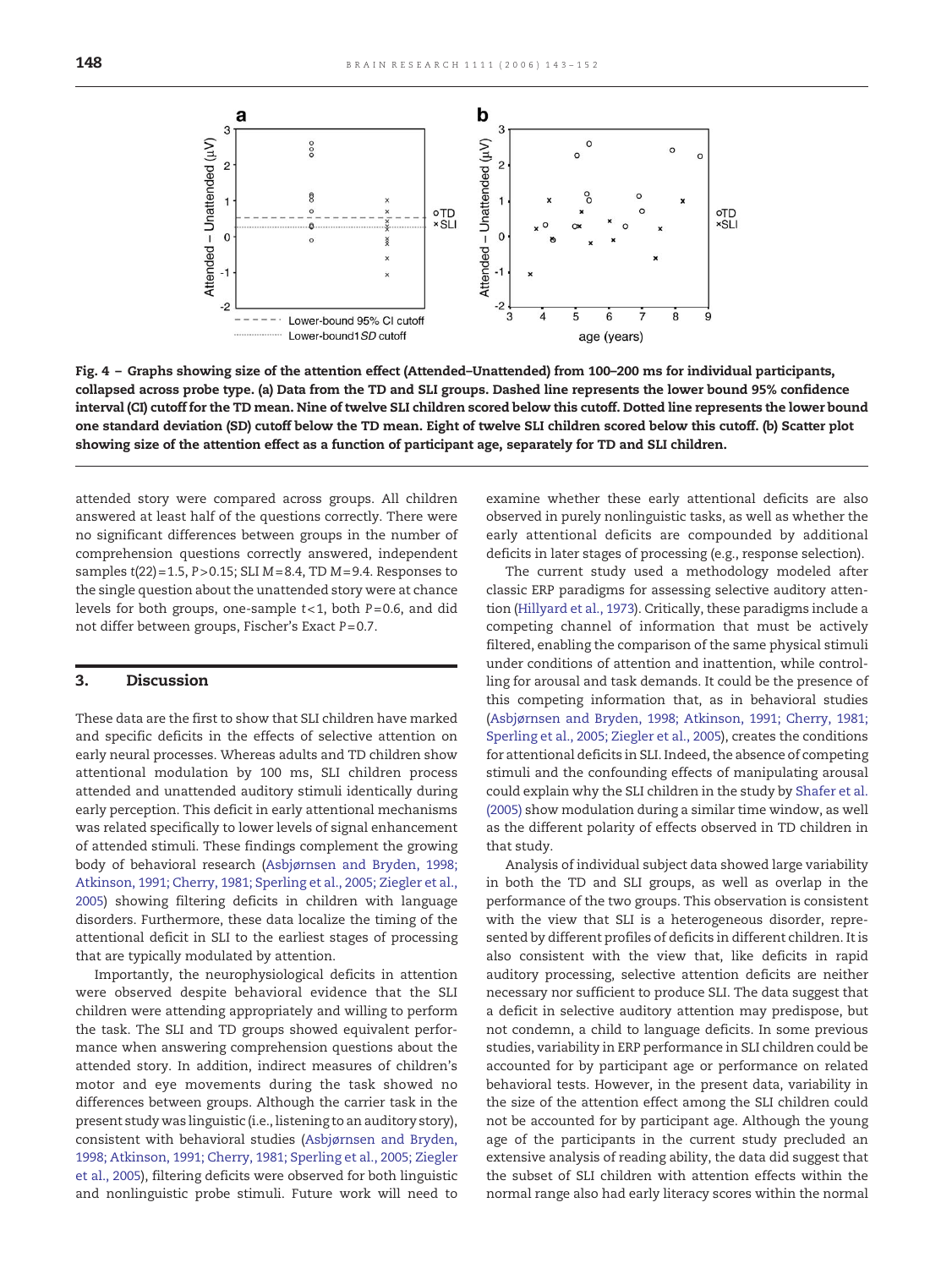range. It will be important for future work to examine individual differences and attempt to account for the different profiles of deficits observed in different children.

It is interesting to consider how the ERP deficits in selective auditory attention observed in children with SLI relate to behavioral studies reporting attention deficits in dyslexia. It is known that language impairment and dyslexia have a 50% comorbidity rate [\(Bishop and Snowling, 2004; Catts, 1993;](#page-8-0) [Eisenmajer et al., 2005; McArthur and Hogben, 2001](#page-8-0)). Thus, a study such as the present one designed to select children with SLI will, most likely, include many children who also have dyslexia. As noted above, the young age of our participants prevented us from assessing reading skills in all children. However, of the eight SLI children completing reading tests, four (50%) were at least one standard deviation below the mean on age-appropriate early literacy tests. One study of filtering deficits in dyslexic children reported that the deficits were largest among poor readers who also had poor oral language skills ([Sperling et al., 2005\)](#page-8-0). Further, some data suggest that abnormal evoked responses may be characteristic only of those SLI children who have poor reading skills [\(McArthur and](#page-8-0) [Bishop, 2004](#page-8-0)). The analysis of individual subject data in the present study, which showed that children with only SLI or only poor early literacy skills generally had attention scores in the normal range, are consistent with this hypothesis. These data are suggestive that children with both SLI and reading disability may have additional, or more pronounced, deficits in particular domains.

Based on the current data alone, it is difficult to assess the functional significance of the absence of early attentional modulation in children with SLI. Indeed, the only behavioral measure collected during the task (responses to comprehension questions) showed no differences between groups. However, both the narrative stories and the comprehension questions were designed to be appropriate for children as young as 3 years of age. Further, the comprehension questions were included to encourage the child to pay attention to a single story, rather than as a sensitive assay of language or attention skills (which likely explains why both SLI and TD children had equivalent performance). However, when considered in the context of the behavioral studies showing deficits in attentional filtering among children with language disorders [\(Asbjørnsen and Bryden, 1998; Atkinson, 1991;](#page-8-0) [Cherry, 1981; Sperling et al., 2005; Ziegler et al., 2005\)](#page-8-0), it is reasonable to assume that the early ERP deficits have a behavioral consequence on attentional selection. We speculate that had a paradigm been used in which participants had to detect rare deviant tones in the attended channel or indicate whether each tone came from the attended or unattended channel, children with SLI would have shown behavioral impairments. Alternatively, it will be interesting for future studies to collect an offline behavioral measure of attentional filtering that can be correlated with performance on the ERP task. Such data may help explain individual differences in performance on the ERP task.

Poor attentional filtering could lead to deficits in a number of sensory, cognitive, and linguistic domains. For example, it has been suggested that deficits in noise exclusion might underlie putative M-pathway and rapid auditory processing deficits in dyslexia ([Sperling et al., 2005\)](#page-8-0). Related work from our

laboratory suggests a possible mechanism whereby deficits in attention may influence speech processing by 100 ms: during online speech processing, ERPs to word-initial syllables are enhanced compared to acoustically identical word-medial syllables [\(Sanders and Neville, 2003; Sanders et al., 2002](#page-8-0)). This suggests that a similar early attentional modulation may play a role in parsing continuous speech streams. Ongoing work in our laboratory is exploring the relationship between speech processing and attention in both TD and SLI children.

There may be important clinical implications of an attentional deficit in SLI. For example, to the extent that attention deficits are causally related to language impairment—or to the extent that improved attention skills can compensate for language deficits—attention training might be expected to improve language and literacy skills. A recent study suggests that such training may be effective. [Chenault et al. \(2006\)](#page-8-0) found that dyslexic adolescents showed greater gains following a 10 week writing intervention if they first received 10 weeks of attention skills training (as opposed to 10 weeks of reading fluency training). This suggests that training in attention helps children with language deficits benefit more from targeted instruction in an academic domain. In a different vein, it has been suggested the some language training programs may work by training children's attention skills [\(Gillam, 1999;](#page-8-0) [Gillam et al., 2001; Sundberg and Lacerda, 2003\)](#page-8-0). We are currently analyzing data from a training study to test this hypothesis. Our data suggest that both TD and SLI children have improved selective attention skills (as indexed by a larger amplitude ERP attention effect using the paradigm described here) after 6 weeks of daily training. The same attention gains are not observed in children not receiving training, but retested after a comparable amount of time. These data suggest that attention may be a tractable leverage point for intervention programs designed to improve children's language and literacy skills.

In summary, children with SLI do not show early attentional modulation of auditory sensorineural responses. The cascading effects of a deficit in early attentional mechanisms may help to integrate the large and disparate literatures reporting a diversity of sensory and linguistic deficits in SLI and dyslexia.

#### 4. Experimental procedures

#### 4.1. Participants

The final sample included 24 children (11 male; mean age 5.8 years, SD 1.5, range 3.6–8.8 years). All children satisfied the following inclusion criteria: (1) normal hearing (20 dB at 500, 1000, and 4000 mHz), (2) normal or corrected-to-normal vision, (3) monolingual, native English speaker, (4) absence of ADHD diagnosis, (5) not taking psychoactive medications, (6) no known neurological disorders, and (7) nonverbal IQ above 80 as assessed using the Stanford-Binet 5 nonverbal composite [\(Roid, 2003](#page-8-0); one SLI and one TD child's nonverbal IQ was based on only the fluid reasoning subtest).

Twelve children who scored at least one standard deviation below normal (i.e., below the 17th percentile) on the CELF receptive language composite [\(Semel et al., 1995; Wiig et al.,](#page-8-0)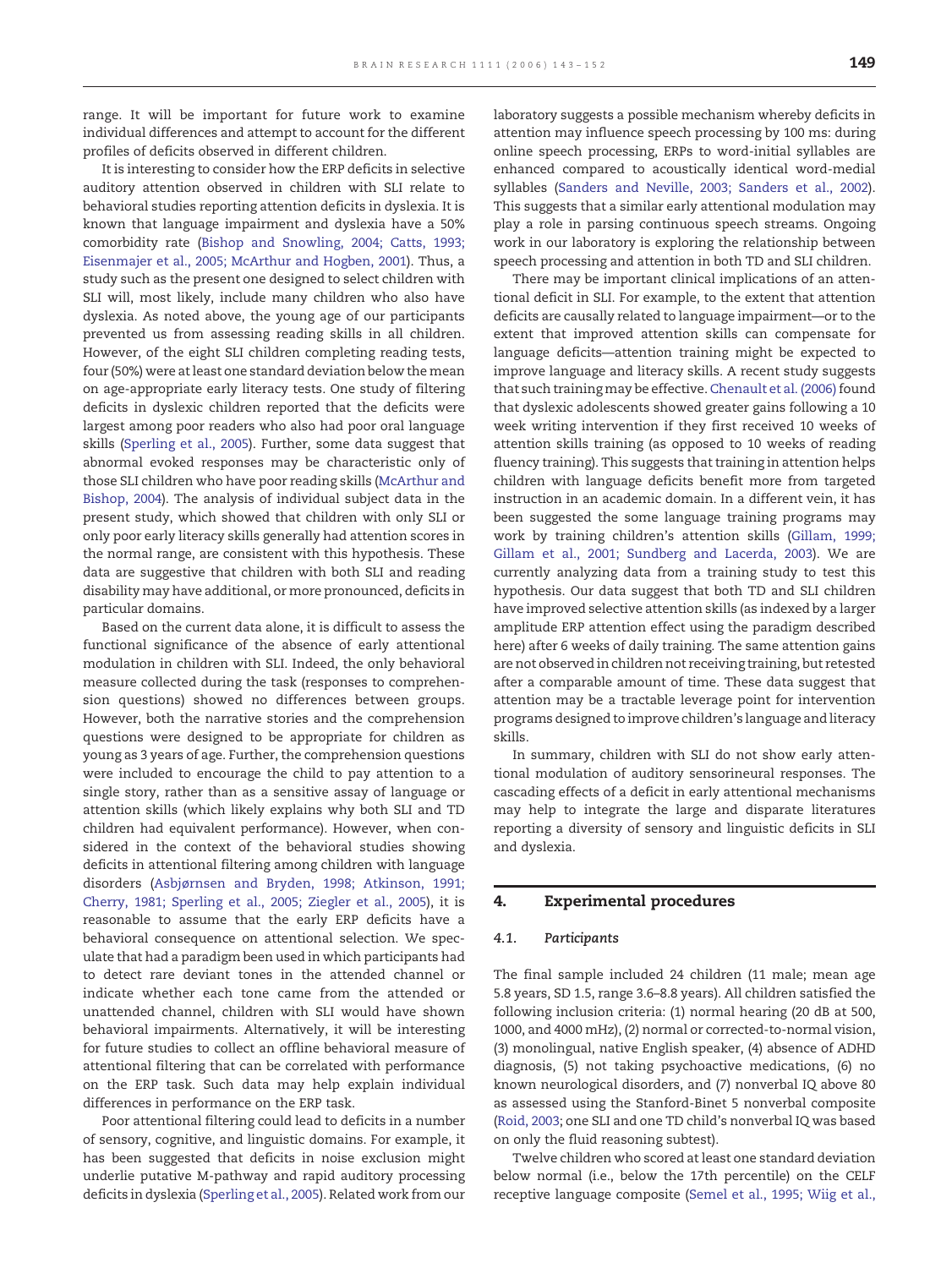[2004\)](#page-8-0) and whose receptive language score was at least twothirds of a standard deviation (10 standard scores) below their nonverbal IQ were classified as having specific language impairment (SLI). Nine of these children also scored below the 17th percentile on the CELF expressive language composite. One additional child with SLI was tested but excluded from analysis due to poor data quality, indicated by abnormal raw EEG responses and lack of any identifiable components in averaged data. Twelve children who scored above the 22nd percentile on the CELF receptive language composite were classified as typically developing (TD). The TD controls were selected from a larger database of participants included in our ongoing studies of typically developing children [\(Sanders et al., 2006](#page-8-0)) in order to match the SLI group in terms of age, gender, handedness, socioeconomic status (SES), nonverbal IQ, and experimental conditions. Groups were compared on demographic and behavioral measures using two-tailed independent samples t-tests or, for nominal variables, Fischer's Exact Tests.

All study procedures were conducted with the approval of the University of Oregon Institutional Review Board. Parents of children signed a consent form to participate. Verbal assent was obtained from the children. Families were paid for their participation.

#### 4.2. Stimuli and procedures

The stimuli and procedures have been described in detail previously ([Sanders et al., 2006](#page-8-0)). Briefly, two narrative stories were played simultaneously from separate speakers located to the left and right of the child, who was cued to attend selectively to one of the two narratives. The stories differed in location (left/right speaker), narration voice (male/female), and content. Small images from the attended story were presented on a central monitor (see [Fig. 1](#page-2-0)). Each participant attended to a total of four 2.5- to 3.5-min stories (two from each speaker location). ERPs were recorded to linguistic (the CV syllable) and nonlinguistic (a broad spectrum buzz) probe stimuli (100-ms duration) embedded in the attended and unattended stories. The linguistic probe was the syllable /ba/, spoken by a female speaker (different from the female narrators) and then digitized and edited to 100 ms in duration. The nonlinguistic probe was created by scrambling 4- to 6-ms segments on the /ba/ stimulus. This resulted in a broadspectrum 'buzz' sound that, while sounding nonlinguistic, preserved many of the acoustic properties of the linguistic probe. Across the four stories, 252 trials of each of the four probe types (linguistic/nonlinguistic × attention/unattended) were presented. The two stories were played at 60 dB SPL (Aweighted), and the probe stimuli were played at 70 dB. The interstimulus interval (ISI) between probes was either 200, 500, >or 1000 ms, and an equal number of probes at each ISI were presented. An adult experimenter sat next to the child at all times to administer instructions and monitor the child's behavior.

The SLI and TD children were balanced for attended story and attended start side (right or left). The groups were balanced to within one participant for attended story narration voice (male/female). One child each in the TD and SLI group was tested using a second stimuli set using stories from

the Max and Ruby ([Wells, 1991, 1997, 2000, 2002](#page-9-0)) and Henry ([Johnson, 2000, 2002, 2003, 2004\)](#page-8-0) series, read by a different male and female narrator. In this stimuli set, 201 trials of each of the four probe types were presented.

Behavioral and ERP assessments took place across 3 days of testing at the University of Oregon. Behavioral testing took place during two separate sessions and was supervised by a certified speech language pathologist. On a separate day, children visited the electrophysiology laboratory for ERP testing, described in detail below. All three testing sessions were completed within a 30-day time window.

To encourage the child to pay attention, following each story the experimenter asked the child three basic twoalternative comprehension questions about the attended story. Children could also answer 'I don't know," which was counted as an incorrect response. These questions were not designed as a sensitive assay of children's language abilities (this was the purpose of the standardized tests), but were instead included to reinforce to the child the goal of paying careful attention to a single story. After answering the three questions, the child heard another story concerning the same characters and read in the same voice. This procedure was repeated four times until the child had listened to four stories (attending twice to the left speaker and twice to the right speaker) and answered twelve comprehension questions. At the end of the experiment, the child also answered one basic question about the unattended story set.

#### 4.3. Apparatus: electrophysiological recording

Electroencephalogram (EEG) was recorded from 29 tin electrodes mounted in an elastic cap (Electro-Cap International, Easton, OH). Recording sites included: FP1/2, F7/8, FT7/8, F3/4, FC5/6, C3/4, C5/6, T3/4, CT5/6, P3/4, T5/6, TO1/ 2, O1/2, Fz, Cz, and Pz. Additional electrodes were placed at the outer canthi of each eye and beneath the right eye to monitor blinks and eye movement. Online, electrodes were referenced to the right mastoid, and offline electrodes were re-referenced to the average of the left and right mastoid. Electrode impedances were below 10KΩ for eye electrodes, 5KΩ for scalp electrodes, and 3KΩ for mastoid electrodes. EEG was amplified 10,000 times using Grass 7P511 amplifiers (bandpass 0.01 to 100 Hz) and digitized online (250-Hz sampling rate). To reduce electrical noise in the data, a 60-Hz digital filter was applied offline.

To remove artifacts due to blinks, muscle movement, or eye movement, individual artifact rejection parameters were selected for each participant. Parameters were selected based on inspection of the raw data to identify the smallest change in amplitude observed during a blink (based on shape in EOG electrodes and reversal in polarity above and below the eye) or eye movement (based on shape and distribution). Muscle movement was assessed based on channel blocking.

#### Acknowledgments

This research was supported by NIH/NIDCD grant DC00481 to H.J.N. C.S. was supported by an NSF Graduate Research Fellowship and LDS by NIH/NIDCD DC005291. We also wish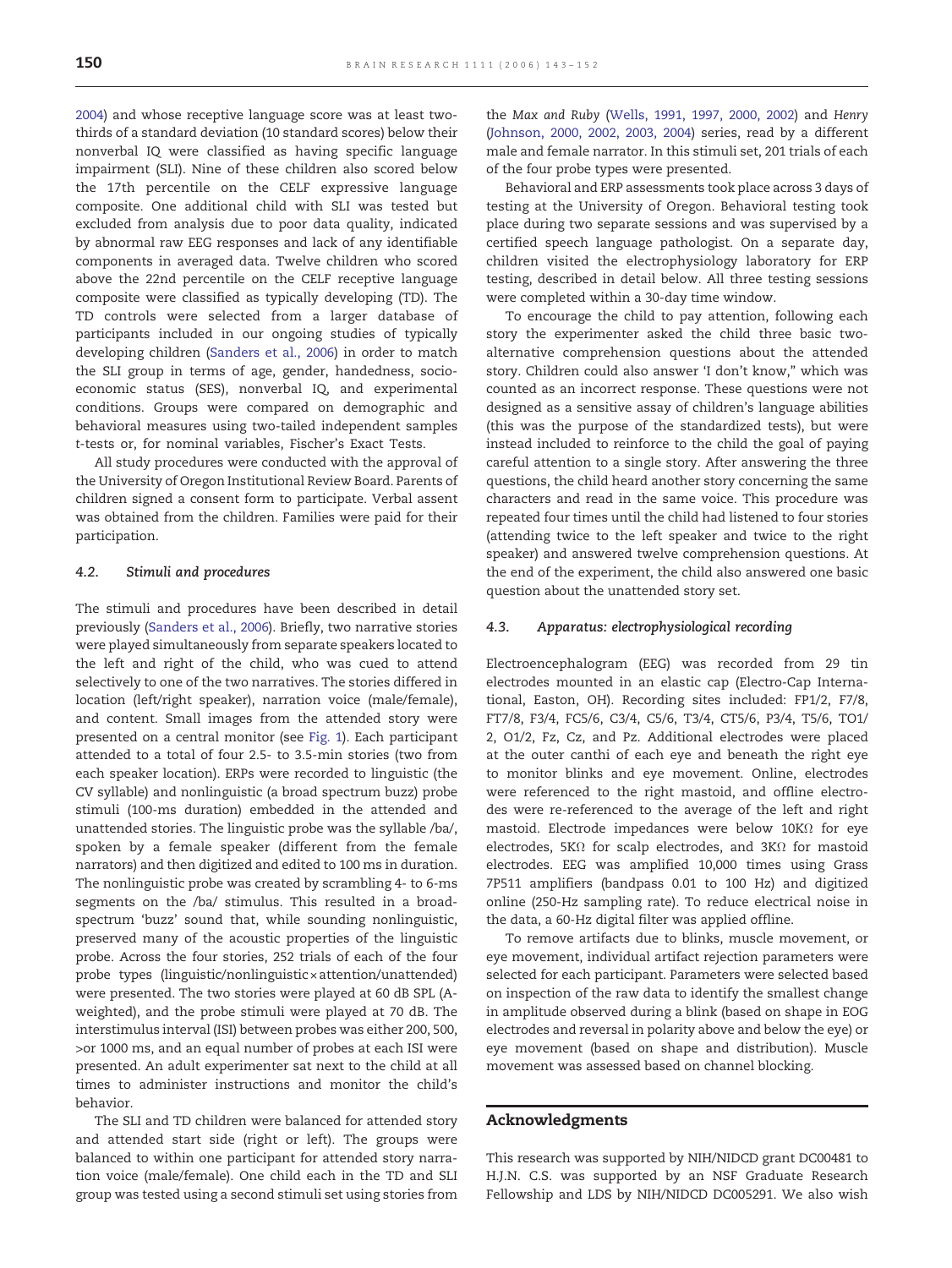<span id="page-8-0"></span>to thank the many researchers and technicians involved in collecting the behavioral and ERP data, including Annika Andersson, Ted Bell, Paul Compton, Jessica Fanning, Petya Ilcheva, Brittni Lauinger, Nicole Makarenco, David Paulsen, Lisa Stewart, Ray Vukcevich, and Brad Wible.

#### REFERENCES

- Asbjørnsen, A.E., Bryden, M.P., 1998. Auditory attentional shifts in reading-disabled students: quantification of attentional effectiveness by the Attentional Shift Index. Neuropsychologia 36, 143–148.
- Atkinson, J., 1991. Review of human visual development: crowding and dyslexia. In: Stein, J.F. (Ed.), Vision and Visual Dysfunction. Vision and Visual Dyslexia, vol. 13.
- Bishop, D., et al., 1999. Auditory temporal processing impairment: neither necessary nor sufficient for causing language impairment in children. J. Speech Lang. Hear. Res. 42, 1295–1310.
- Bishop, D., McArthur, G., 2004. Immature cortical responses to auditory stimuli in specific language impairment: evidence from ERPs to rapid tone sequences. Dev. Sci. 7, F11–F18.
- Bishop, D., Snowling, M., 2004. Developmental dyslexia and specific language impairment: same or different? Psychol. Bull. 130, 858–886.
- Catts, H., 1993. The relationship between speech-language impairments and reading disabilities. J. Speech Lang. Hear. Res. 36, 948–958.
- Chenault, B., et al., 2006. Effects of prior attention training on child dyslexics' response to composition instruction. Dev. Neuropsychol. 29, 243–260.
- Cherry, R., 1981. Development of selective auditory attention skills in children. Percept. Mot. Skills 52, 379–385.
- Coch, D., et al., 2005. An event-related potential study of selective auditory attention in children and adults. J. Cogn. Neurosci. 17, 605–622.
- Demb, J.B., et al., 1998. Psychophysical evidence for a magnocellular pathway deficit in dyslexia. Vision Res. 38, 1555–1559.
- Eisenmajer, N., et al., 2005. Specificity and characteristics of learning disabilities. J. Child Psychol. Psychiatry 46, 1108–1115. Facoetti, A., et al., 2003. Auditory and visual automatic attention
- deficits in developmental dyslexia. Cogn. Brain Res. 16, 185–191.
- Farmer, M., Klein, R., 1995. The evidence for a temporal processing deficit linked to dyslexia: a review. Psychon. Bull. Rev. 2, 460–493.
- Gillam, R., 1999. Computer assisted language intervention using Fast ForWord: theoretical and empirical considerations for clinical decision-making. Lang. Speech Hear. Serv. Sch. 30, 363–370.
- Gillam, R., et al., 2001. Looking back: a summary of five exploratory studies of Fast ForWord. Am. J. Speech-Lang. Pathol. 10, 269–273.
- Hari, R., Renvall, H., 2001. Impaired processing of rapid stimulus sequences in dyslexia. Trends Cogn. Sci. 5, 525–532.
- Harter, M.R., et al., 1989. Event-related potentials, spatial orienting, and reading disabilities. Psychophysiology 26, 404–421.
- Hillyard, S.A., et al., 1973. Electrical signs of selective attention in the human brain. Science 182, 177–180.
- Hillyard, S.A., et al., 1987. Mechanisms of early selective attention in auditory and visual modalities. The London Symposia, EEG supplement 39, 317–324.
- Hollingshead, A.B., 1975. Four Factor Index of Social Status. Unpublished Working Paper. Department of Sociology Yale University, New Haven Connecticut.
- Johnson, D.B., 2000. Henry Hikes to Fitchburg. Houghton Mifflin Co, United States.
- Johnson, D.B., 2002. Henry Builds a Cabin. Houghton Mifflin Co, United States.
- Johnson, D.B., 2003. Henry Climbs a Mountain. Houghton Mifflin Co, United States.
- Johnson, D.B., 2004. Henry Works. Houghton Mifflin Co, United States.
- Klein, R., Farmer, M., 1995. Dyslexia and a temporal processing deficit: a reply to the commentaries. Psychon. Bull. Rev. 2, 515–526.
- McArthur, G., Bishop, D., 2004. Which people with specific language impairment have auditory processing deficits? Cogn. Neuropsychol. 21, 79–94.
- McArthur, G., Bishop, D., 2005. Speech and non-speech processing in people with specific language impairment: a behavioral and electrophysiological study. Brain Lang. 94, 260–273.
- McArthur, G., Hogben, J., 2001. Auditory backward recognition masking in children with a specific language impairment and children with a specific reading disability. J. Acoust. Soc. Am. 109, 1092–1100.
- Neville, H., et al., 1993. The neurobiology of sensory and language processing in language-impaired children. J. Cogn. Neurosci. 5, 235–253.
- Ponton, C.W., et al., 2000. Maturation of human central auditory system activity: evidence from multi-channel evoked potentials. Clin. Neurophysiol. 111, 220–236.
- Roid, G.H., 2003. Stanford-Binet Intelligence Scales (SB-5) Riverside Publishing, Itasca.
- Rosen, S., 2003. Auditory processing in dyslexia and specific language impairment: is there a deficit? What its nature? Does it explain anything? J. Phon. 31, 509–527.
- Sanders, L., Neville, H., 2003. An ERP study of continuous speech processing: I. Segmentation, semantics, and syntax in native speakers. Cogn. Brain Res. 15, 228–240.
- Sanders, L., et al., 2002. Segmenting nonsense: an event-related potential index of perceived onsets in continuous speech. Nat. Neurosci. 5, 700–703.

Sanders, L., et al., 2006. Selective auditory attention in 3- to 5-year-old children: an event-related potential study. Neuropsychologia 44, 2126–2138.

- Schul, R., et al., 2004. How 'generalized' is the 'slowed processing' in SLI? The case of visuospatial attentional orienting Neuropsychologia 42, 661–671.
- Semel, E., et al., 1995. Clinical Evaluation of Language Fundamentals (CELF-3). The Psychological Corporation: Harcourt Brace and Co, San Antonio.
- Shafer, V., et al., 2005. Neurophysiological indexes of speech processing deficits in children with specific language impairment. J. Cogn. Neurosci. 17, 1168–1180.
- Sharma, A.S., et al., 1997. Developmental changes in P1 and N1 central auditory responses elicited by consonant-vowel syllables. Electroencephalogr. Clin. Neurophysiol. 104, 540–545.
- Snowling, M., 2001. From language to reading and dyslexia. Dyslexia 7, 37–46.
- Sperling, A.J., et al., 2005. Deficits in perceptual noise exclusion in developmental dyslexia. Nat. Neurosci. 8, 862–863.
- Stanovich, K., 1988. Explaining the differences between the dyslexic and the garden-variety poor reader: the phonological-core variable-difference model. J. Learn. Disabil. 21, 590–604.
- Stevens, C., Neville, H., 2006. Neuroplasticity as a double-edged sword: deaf enhancements and dyslexic deficits in motion processing. J. Cogn. Neurosci. 18, 701–714.
- Sundberg, U., Lacerda, F., 2003. Does training with manipulated stimuli improve auditory perception in non-typical language learning children? PHONUM 9, 13–16.